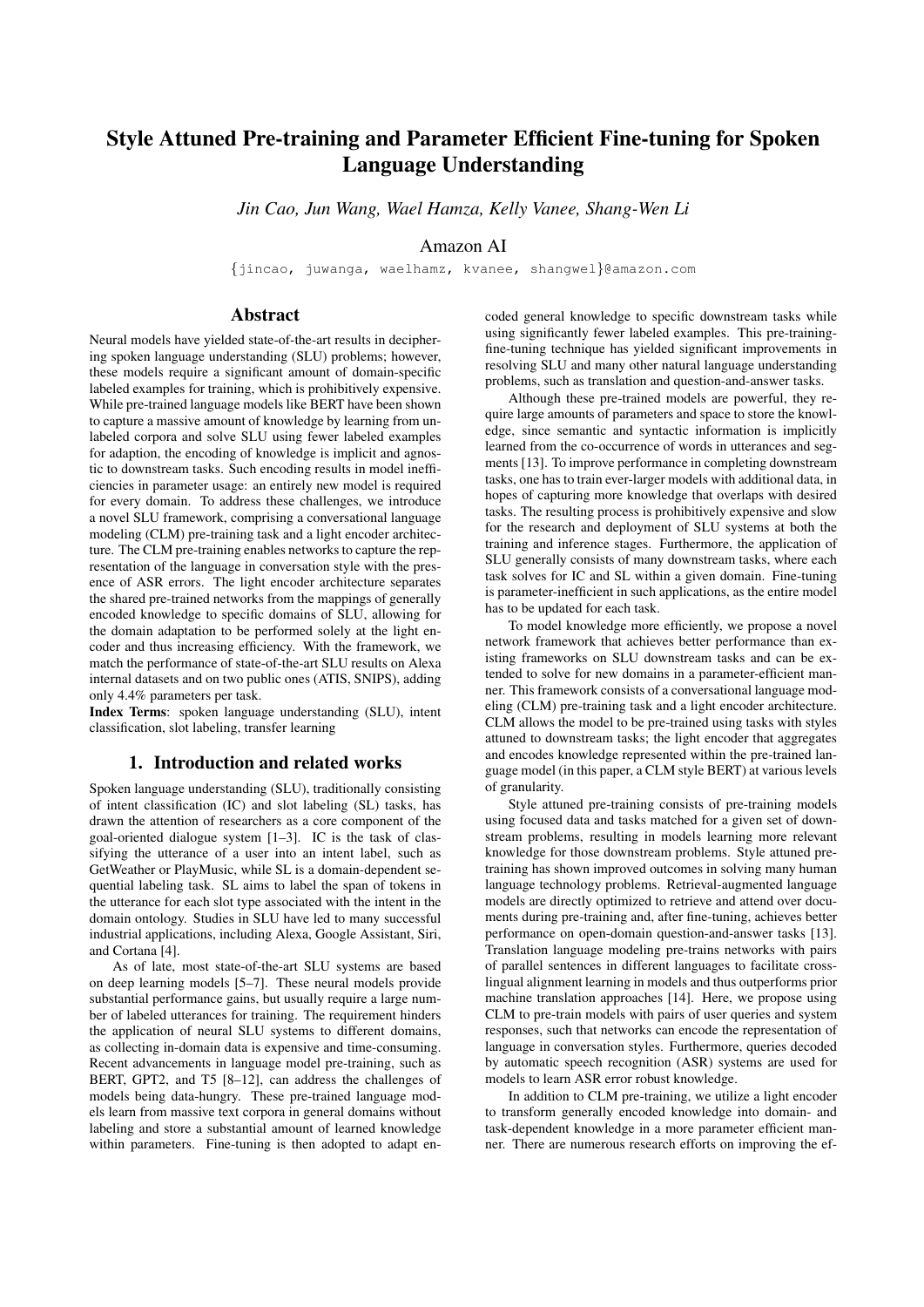

Figure 1: *CLM style BERT pre-training*

ficiency of the pre-trained models. TinyBERT [15] proposed a knowledge distillation framework by training a smaller network to match the output from different layers of a larger frozen model and showed that more than 96% of the performance of the larger model can be recovered by the distilled model. ELMo [16] proposed to learn a linear weighted combination of the layers that would be used as inputs to a task-specific model. Adapter modules [17] also have been proposed for a compact and extensible model, where each adapter consists of a few trainable parameters added in every layer of the frozen pretrained BERT and is dedicated to one specific task. In this manner, new tasks can be added to these models without interfering with existing ones. Here, we propose a multi-stage style attuned pre-training and parameter efficient fine-tuning setup for downstream tasks. We then conduct an exhaustive set of experiments and demonstrate that the proposed framework outperforms public available approaches, on IC and SL tasks across various domains.

In summary, our primary contributions are three-fold:

- Propose a CLM style pre-training task tailored to SLU problems. The task allows models to learn language representation in conversation style with the presence of ASR errors;
- Introduce a novel parameter efficient model architecture comprised of a pre-trained model and a light encoder;
- Perform an empirical comparison among various pretraining and network architectures on model accuracy across IC and SL tasks. These experiments show that our proposed parameter efficient architecture yields comparable accuracy with the SOTA approach, which finetunes an entire model per domain.

## 2. Approach

In this section, we describe the proposed network framework, which consists of CLM pre-training and light-encoder finetuning. Using the former, we aim to enhance SLU performance via pre-training models with tasks more attuned to downstream problems. The latter enables us to build domain-specific SLU models more efficiently in terms of parameter usage.

#### 2.1. CLM Pre-training

Language model pre-training allows a network to learn general language information effectively without human-annotated data. Pre-trained models can then solve for a set of downstream tasks by adapting the models with only a small amount of annotated data. Transformer-based, deep-neural models such as BERT or T5 are widely used to learn and store general language information. In this paper, we choose BERT as the base architecture model, due to a more balanced trade-off between model size and performance as compared with the T5 model. Conventionally, BERT is pre-trained with a masked language

model and next sentence prediction tasks using public data sets including Wikipedia. However, networks can only learn general, written-form language information in such pre-training.

In light of this limitation, here, we propose to use a conversational language model, CLM, for networks to encode knowledge attuned to SLU tasks, as shown in Figure 1. To build CLM, we first collected a dataset consisting of conversations between users and a goal-oriented dialog system. An example of a conversation begins with a user query of *"play Shake It Off"*, followed by the system responding with*"play Shake It Off by Taylor Swift"*. In addition to semantic and syntactic information, this dataset provides knowledge about the conversational context distilled from the dialog system components, such as natural language generator (e.g., *"play song by artist"* is a response to the query *"play song"*), entity resolution (e.g., *"Shake It Off"* is a song), and knowledge graph (e.g., *"Taylor Swift"* is the artist of *"Shake It Off"*). We then concatenate each query-response pair into one sequence and append type embedding to each token embedding as showed Figure 1. Type embedding is a binary value to distinguish the query from the response. Lastly, we apply masking to entities in the respective queries and responses. In the above example, *"Shake It Off"* are masked (partially) in both query and response. Entity masking forces models to relate entities using conversational context distilled from system components. With such a setting, the models accumulate knowledge in line with both the dialog system as well as its SLU component. An additional benefit in using this type of conversational dataset is that the user queries in these datasets are decoded with an ASR system that could generate recognition errors, while the system response is free of ASR errors. The model can thus be systematically trained on ASR errors and any learned knowledge is robust against errors.

Pre-training with conversational data also improves the ability of a model to use generalized language information in solving downstream SLU tasks, especially for domains with limited amounts of labeled data. It is well-established that unsupervised pre-training allows models to encode general information, while supervised fine-tuning helps models to learn domain-specific information for downstream tasks. However, a realistic SLU system comprises many domains and, inevitably, some domains have fewer annotated labels than others. Imbalanced supervised signals result in biased performance across the domains. By pre-training with conversations between users and dialog system, models can learn language information shared amongst domains within a given system. Domains with limited annotation can leverage information from similar domains within the SLU/dialog realm, improving the generalizability of networks.

#### 2.2. Light Encoder Fine-tuning

A popular approach to adapt a pre-trained model to downstream tasks is fine-tuning with domain-specific data. However, building models for each domain is prohibitively expensive, especially for models leveraging large networks such as BERT. Thus, to build parameter-efficient models we further propose an architecture consists of a sharable, pre-trained network and a light, task-dependent encoder. As an SLU system grows, the resulting models are scalable to the increasing number of domains and maintain stable performance throughout the expansion.

The architecture of the proposed light encoder and its application to the pre-trained network is presented in Figure 2. The blue blocks on the left stand for the frozen transformer layers that are pooled together and shared across domains. The green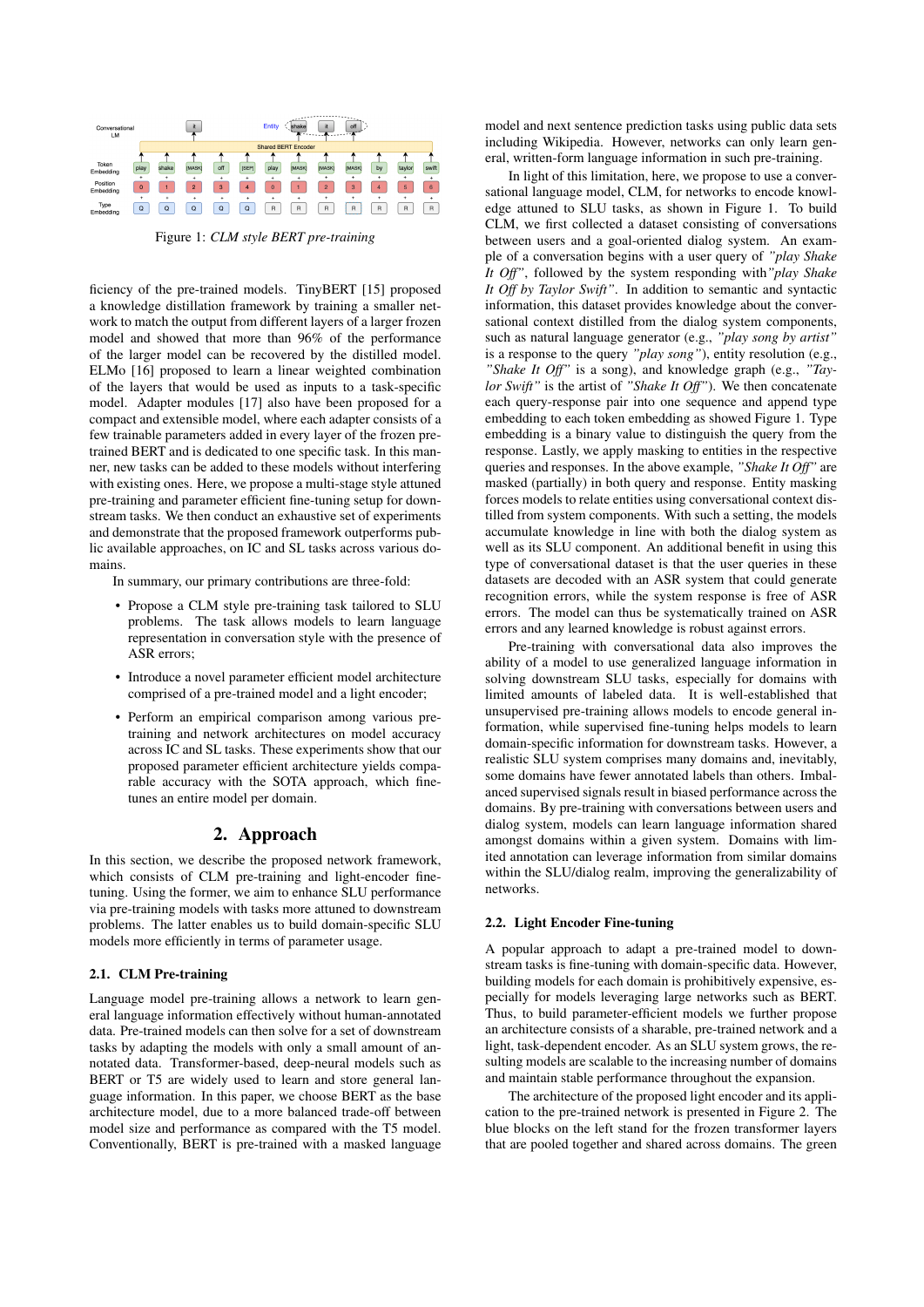

Figure 2: *Overview of proposed light encoder architecture*

blocks on the right illustrate the light encoder, which includes the layers tuned for downstream tasks (i.e., for each SLU model in one domain). As shown in the figure, we first transform utterances into contextual token-level vectors with BERT and then concatenate vectors from each of the BERT internal layers to obtain the token-level, domain-agnostic representation. Since parameters are frozen in this stage, we can share the pooled representations with different downstream tasks. The representation is subsequently transformed with a dense layer and a BiLSTM block. We further feed the utterance representation to the output layers, consisting of a softmax layer for IC and a Conditional Random Fields (CRF) layer for SL, for prediction. When fine-tuning for downstream tasks, only the parameters in the light encoder (i.e., the green cells) are trained. Thus, for each domain, we only need to maintain parameters for the light encoder. The parameters for BERT are stored once and shared across all domains. We refer to this architecture as Concat+LSTM in this paper. We propose to concatenate vectors from each of the BERT layers as prior studies, ELMo [16] and BERT adaptor [17], have shown that utilizing vectors from different encoder layers results in improved model performance, as different layers may capture a variety of linguistic information. Lower layers are likely to capture syntactic clues, while higher layers encompass semantic information.

To understand the performance impact of each component in the proposed model, we investigated three additional architectures: Linear+LSTM, LastLayer+LSTM, and Concat. The Linear+LSTM approach uses a learned linear weight vector to combine representation in each internal layer of BERT before the dense projection layer and BiLSTM block. The LastLayer+LSTM architecture utilizes the representation from the last layer of BERT directly. As for the Concat architecture, we remove the BiLSTM block from our proposed Concat+BiLSTM architecture. All parameters in the light encoder, except the ones in the output layers, are initialized by training the encoder with the frozen BERT using the masked language model task.

Table 1: *Fine-tuning Dataset*

| <b>Dataset</b> | #train-size | #test-size | #intents | $#$ slots |
|----------------|-------------|------------|----------|-----------|
| <b>ATIS</b>    | 4.1k        | 0.8k       | 16       | 65        |
| <b>SNIPS</b>   | 11.8k       | 0.6k       |          | 47        |
| Music          | 100k        | 72k        | 22       | 79        |
| Shopping       | 100k        | 72k        | 16       | 27        |
| Localsearch    | 100k        | 12k        | 22       |           |

# 3. Experiments

## 3.1. Dataset

We evaluated the performance of proposed approaches with IC and SL tasks using two public datasets (SNIPS [18] and the Airline Travel Information System corpus (ATIS) [19]) and three Alexa internal datasets (Local-Search, Music, and Shopping). SNIPS consists of utterances with seven intents across multiple domains, including music, media, and weather, and was used to evaluate the accuracy of NLU services. ATIS contains transcribed audio recordings of individuals making flight reservations and spans across seventeen intent categories, such as flight booking or aircraft capacity inquiries. For internal datasets, we sampled Alexa daily traffic from music, shopping, and local search domains. Utterances in these Alexa internal datasets consist of various entities, such as artists, albums, cities, locations, business types, and product attributes. We list detailed statistics (e.g., number of utterances in training and test sets and number of intents and slots) for the five datasets in Table 1.

Utterances in Alexa internal datasets are user queries transcribed by Alexa ASR system and the IC and SL labels were annotated to the transcribed dialog on hypotheses. In contrast, both public datasets only provide IC and SL labels using human transcription, and SNIPS only offers user queries in text. To evaluate our network architecture on SLU performance, we prepare our own ASR hypotheses as well as IC and SL labels on the underlying data for the two public datasets following a popular data simulation [20]. We first synthesized audio for text queries in SNIPS with a commercial TTS service<sup>1</sup>. We then decoded audio with a commercial ASR system $<sup>2</sup>$  to obtain ASR hy-</sup> potheses of user queries for both SNIPS and ATIS. The word error rate (WER) of decoded audio for ATIS and SNIPS is 18.4% and 16.2%respectively. We used IC annotation on transcription directly, as the annotation on hypotheses and SL annotation on transcription was projected with Levenshtein alignment for labels on hypotheses.

## 3.2. Experiment setup

We benchmarked our model performances on the above datasets with a public, well-trained BERT model from Google<sup>3</sup> as the baseline (denoted as BERT-Google). This model adopts the standard BERT architecture, with 12 transformer layers, 768 hidden units, and 12 attention heads, and was trained on public data, including Wikipedia, Bookcorpus, and OpenwebText without casing. We also pre-trained BERT with the same model architecture, using a mixture of public corpora and conversational data, on the proposed CLM task (denoted as BERT-CLM). The conversational data was collected from Alexa live traffic covering all the domains and is comprised of 50 million query-response pairs. The user requests within the conversational data were recognized by the Alexa ASR system and tokenized into a spoken format, with no human annotation is required. For an ablation study, a BERT using the same architecture but trained with only the public dataset and user queries in the conversational data was also built (denoted as BERT-Query).

We adopt a 2-layer BiLSTM with 256 hidden units in our light encoder architectures. We use a dense layer of the same hidden size, projecting the output from the pooling layer to

<sup>1</sup>Amazon Polly, https://aws.amazon.com/polly/

<sup>2</sup>Amazon Transcribe, https://aws.amazon.com/transcribe/

<sup>3</sup>Google BERT, https://github.com/google-research/bert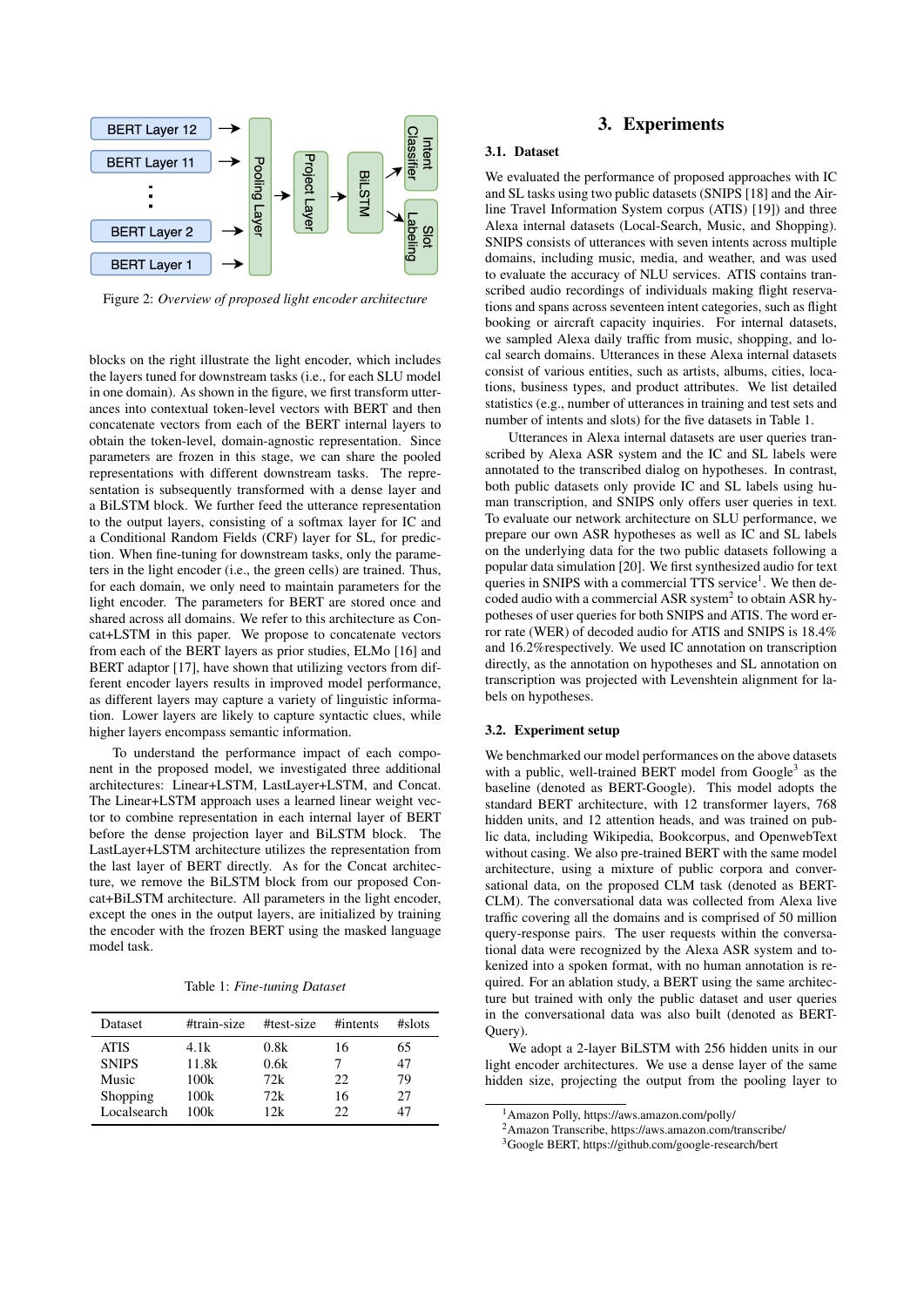Table 2: *Results of applying various pre-trained models on internal and public IC and SL benchmark datasets. Baseline numbers are fine-tuned on BERT-google. Numbers for the internal dataset are relative F1 score differences in percentage as compared to the baseline, and a positive number indicates improvements from baseline. The numbers in ATIS and SNIPS are f1 scores.*

| Model             | LocalSearch<br>rel IC/SL | Music<br>rel IC/SL | Shopping<br>rel IC/SL | <b>ATIS</b><br>IC/SL | <b>SNIPS</b><br>IC/SL | Avg rel<br>IC/SL      |
|-------------------|--------------------------|--------------------|-----------------------|----------------------|-----------------------|-----------------------|
| BERT-Google       |                          |                    |                       | 96.79 / 93.25        | 98.45 / 88.66         |                       |
| <b>BERT-Ouery</b> | $-0.50/4.10$             | 0.50 / 2.40        | 0.80/1.90             | 97.02/93.43          | 98.61 / 88.86         | 0.2/1.8               |
| <b>BERT-CLM</b>   | 0.10 / 5.30              | 0.80 / 2.50        | 1.30 / 3.50           | 97.14 / 93.84        | 98.60 / 89.34         | $\frac{1}{0.6}$ / 2.5 |

Table 3: *Results of applying proposed light encoder architecture on internal and public IC and SL benchmark datasets. Baseline numbers are the fine-tuning on BERT-CLM, which is pre-trained with query and response pair. Numbers for the internal dataset are relative F1 score differences in percentage as compared to baseline, while the numbers for ATIS and SNIPS are f1 score.*

| Model           | Total num<br>params | Trained<br>params<br>per task | LocalSearch<br>rel IC/SL | Music<br>rel IC/SL       | Shopping<br>rel IC/SL    | ATIS<br>IC/SL | <b>SNIPS</b><br>IC/SL | Avg rel<br>IC/SL |
|-----------------|---------------------|-------------------------------|--------------------------|--------------------------|--------------------------|---------------|-----------------------|------------------|
| <b>BERT-CLM</b> | 5.0x                | $100.0\%$                     |                          | $\overline{\phantom{0}}$ | $\overline{\phantom{0}}$ | 97.14 / 93.84 | 98.60 / 89.34         |                  |
| Concat+LSTM     | 1.22x               | $4.4\%$                       | $2.1 / -1.1$             | 0.0/1.6                  | $-0.8/ -0.8$             | 97.02 / 93.82 | 98.76 / 89.26         | $0.3 / -0.1$     |
| Linear+LSTM     | 1.13x               | $2.5\%$                       | $2.2/ -1.2$              | 0.0/0.8                  | $-0.8/ -1.1$             | 97.12/93.29   | 98.76 / 88.69         | $0.3 / -0.6$     |
| LastLayer+LSTM  | 1.13x               | $2.5\%$                       | $-0.2/ -0.9$             | $-0.3/1.4$               | $-0.6/ -1.6$             | 96.31/93      | 99.07 / 86.69         | $-0.3/ -1.0$     |
| Concat          | 1.10x               | $2.0\%$                       | $1.2 / -3.6$             | 0.2 / 0.6                | $-0.5/ -2.1$             | 95.83/90.15   | 98.76 / 86.35         | $-0.1 / -2.5$    |

match the input of BiLSTM. In the Concat+LSTM architecture, we concatenate the 12 transformer layers output, while, in the Linear+LSTM architecture, we use a linear vector to combine the 12 transformer layers from BERT. We jointly train the downstream IC and SL tasks, using a softmax layer as the IC output layer, and a CRF layer for SL output.

#### 3.3. Results and discussion

In this section, we present and analyze the experiment results on both the public (ATIS and SNIPS) and internal (Local-Search, Music, and Shopping) datasets. We report F1 scores for each of the datasets on IC and SL tasks separately, to evaluate the benefit of style attuned pre-training and light encoder architectures. We also examine the contributions to the accuracy performance of the different components in the proposed architecture.

Table 2 shows IC/SL performance for BERT models pretrained with various techniques and fine-tuned to different domains. We observe improved performance in both IC and SL tasks across all domains on fine-tuned BERT-CLM, as compared to the baseline model BERT-Google. The BERT-Query model also outperforms the baseline, although it yields lower F1 scores than the BERT-CLM model. Although our pre-training corpus did not contain utterances from ATIS or SNIPS data, we see improvements for the two domains. We believe our CLM setup facilitates the model to learn the relationship between the entities in query and response, thus allowing the model to learn a representation better fits SLU tasks.

Next, we investigate various light encoder architectures on top of the best-performing pre-trained model (BERT-CLM). As reported in Table 3, our Concat+LSTM architecture achieved comparable performance with fine-tuning the whole BERT-CLM model (an average of 0.3% relative improvement on IC, 0.1% relative degradation on SL) by only using 4.4% of incremental parameters per domain. As for the Linear+LSTM architecture, we observe a slight degradation in results (average of 0.3% relative improvement on IC, 0.6% relative degradation on SL) compared with the baseline, BERT-CLM. We believe the concatenation approach allows the model to retain both the syntactic information from lower layers and the semantic information from higher layers, whilst the linear weight combination approach loses partial information and results in a slight degradation in performance. However, the Linear+LSTM architecture only utilized 2.5% of extra parameters per domain. We also remove the concatenation pooling layer and directly use the final output layer from BERT with LSTM (LastLayer+LSTM), we note a performance degradation on both tasks (average of 0.3% relative degradation on IC, 1.0% relative degradation on SL). We presume that lower layers of BERT capture syntactic information of the utterance, which is especially helpful for SL tasks. Lastly, we remove the BiLSTM encoder (Concat), and we again observe the performance on SL tasks degrades by 2.5%, indicating that the addition of the BiLSTM block allows the model to better utilize the signals captured by the shared BERT encoder and thus benefits the downstream SL tasks.

# 4. Conclusions

With the rising popularity of transfer learning in SLU, the challenge of how to adapt pre-trained models to SLU tasks effectively and efficiently is increasingly relevant. To address the challenge, we propose a novel framework comprised of a style attuned pre-training and light encoder fine-tuning architecture. The style attuned pre-training facilitates model learning of related knowledge for downstream tasks, while the light encoder architecture enables parameter sharing and efficient fine-tuning for the tasks. We demonstrate that BERT pre-trained with conversational style corpora outperforms the publicly available BERT in SLU tasks after fine-tuning the entire networks. The light encoder architecture achieves comparable performance to our best fully fine-tuned model while utilizing less than 5% of incremental parameters per domain. This framework enables domain expansion for SLU at a much lower cost.

## 5. References

[1] D. Hakkani-Tür, F. Béchet, G. Riccardi, and G. Tür, "Beyond asr 1-best: Using word confusion networks in spoken language un